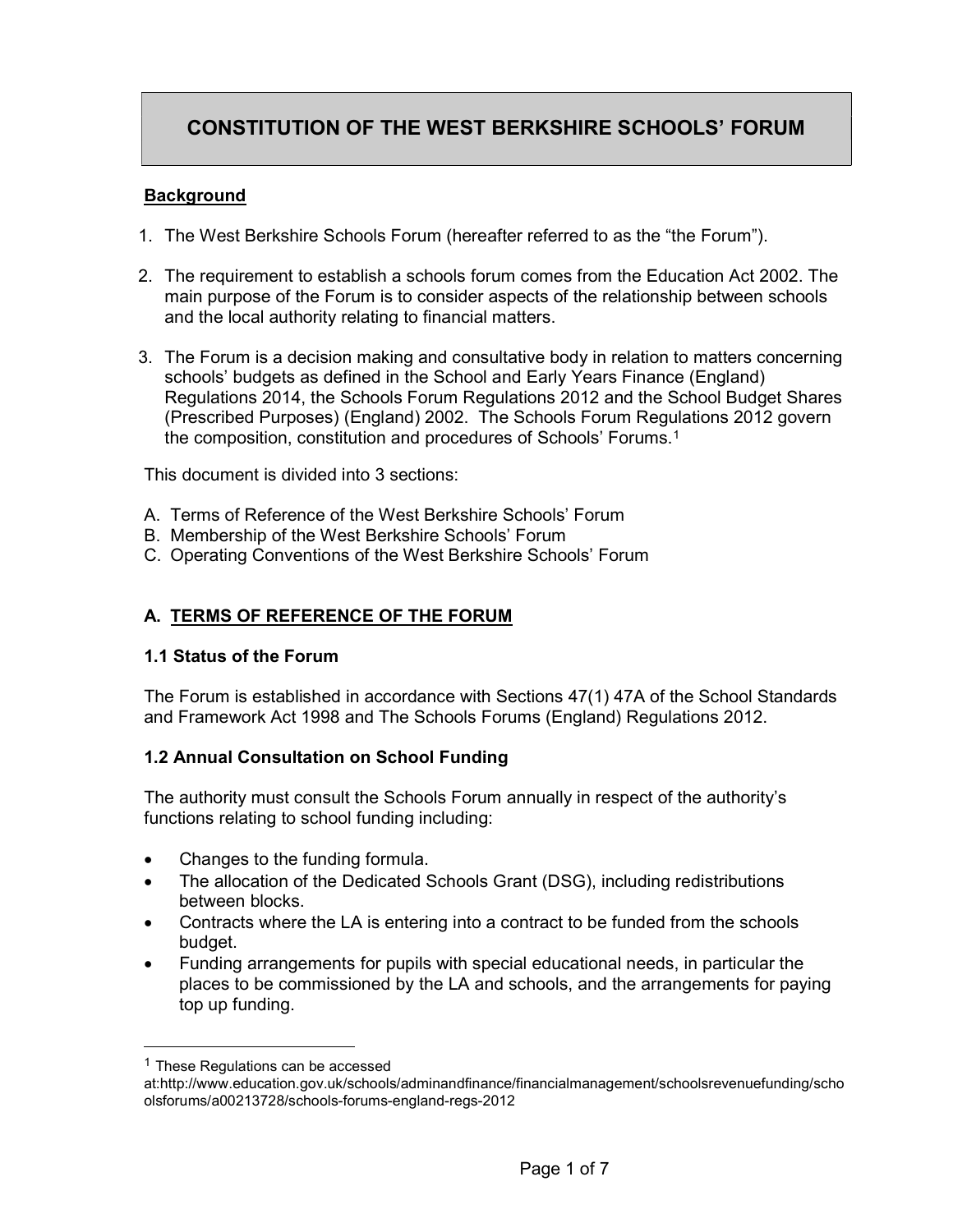- Funding arrangements for the use of Pupil Referral Units and the education of children otherwise than at school, in particular the places to be commissioned by the LA and schools, and the arrangements for paying top up funding.
- Central spend on children and young people with high needs.
- Funding arrangements for early years provision.
- Central spend on licences negotiated centrally by the Secretary of State.
- Administrative arrangements for the allocation of central government grants paid to the schools via the authority.
- Changes to the Minimum funding Guarantee to go to the DfE for approval.
- Any other matter concerning the funding of schools as the Forum sees fit.

### 1.3 Annual Decisions on School Funding

School Forum Members must decide annually on the following proposals made by the LA:

- The amount of expenditure the local authority can centrally retain from the school budget, including growth fund, falling rolls fund, admissions, servicing of schools forum, central spend on early years.
- The criteria for allocating funding from the growth fund and falling rolls fund.
- The de-delegation for mainstream maintained schools of allowable central budgets by the schools representatives of the relevant phase on behalf of all the schools they represent.
- Carry forward of over/under spend on central expenditure to the next financial year.
- Revisions to the authority's Scheme for Financing Schools.

# B. MEMBERSHIP OF THE FORUM

### 2.1 Composition

Schools' Forums' Regulations 2012 state that the primary schools, secondary schools and Academies must be broadly proportionately represented on the Forum having regard to the total number of the registered pupils. The proportionality of the membership will be reviewed annually (in June/July) so that elections if required can be held by the end of the end of the Summer term ready for the new academic year.

The Forum shall in total comprise of 25 members being 20 school members (including Academies) and 5 non school members. The school members shall be Headteachers Governors or Early Years representatives drawn from the schools / partnerships in the West Berkshire Local Authority area. The Primary and Secondary Headteacher members groups may also include, at the Local Authority's discretion, representatives of Headteachers - senior members of staff, such as School Business Managers. The Local Authority has the discretion to divide the groups in section 2.2 in to the following subgroups: Headteachers or their Representative, Governors in each group, Headteachers or Headteachers Representatives and Governors in each group or representatives of a particular school category, for example, voluntary aided.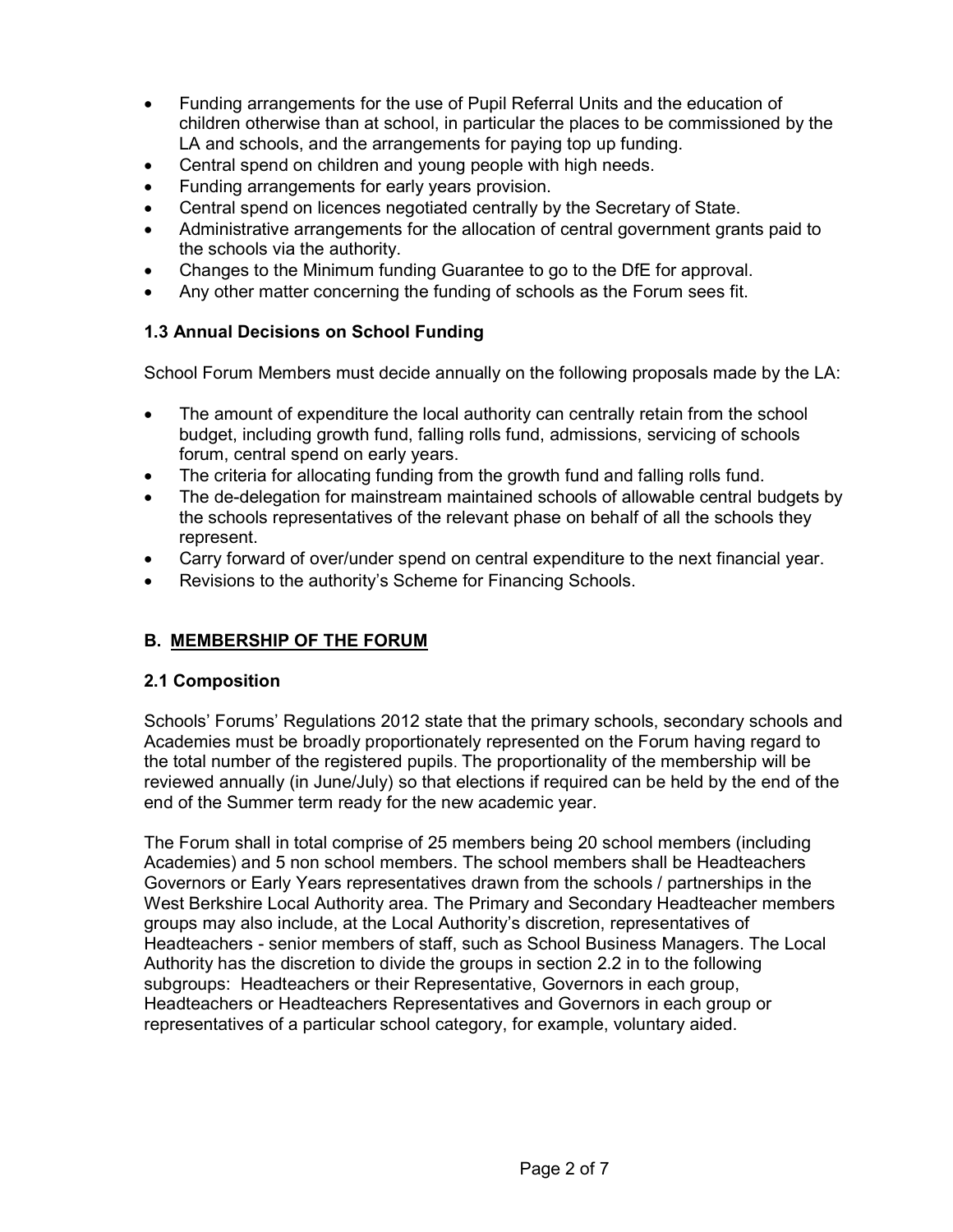#### 2.2 School Members

The current number of representatives in each phase is as follows:

- a) Primary Headteachers or their Representative and Governors 8 representatives from primary schools of which at least 4 must be Headteachers.
- b) Secondary Headteachers or their Representative and Governors 3 representatives from secondary schools of which at least 2 must be Headteachers.
- c) Special School Representatives 1 representative from the special schools.
- d) Nursery School Representatives 1 representative from the nursery schools.
- e) Academy Headteachers or their Representative and Governors 6 representatives from the Academies, as elected by the proprietors of the Academies, of which at least 4 must be Headteachers
- f) Pupil Referral Unit Headteachers or their Representative 1 representative from the Pupil Referral Units.

#### 2.3 Election of Schools Members

The primary school and secondary school headteacher representatives shall be elected by their respective Heads Forum.

Academy representatives shall be elected by the Academies proprietors.

Governors shall be elected though an election process coordinated by the Clerk to the Schools' Forum.

The special school representative shall be elected by mutual agreement between the two special schools.

The nursery school representative shall be elected by mutual agreement between the two nursery schools.

The pupil referral unit representative shall be elected by mutual consent between the pupil referral units.

Support can be requested by Heads Forums for the Clerk to the Schools' Forum to help manage their election process. The Clerk of the Schools' Forum must make a record of the process by which the constituents of each group elect their nominees to the Forum.

There should be no more than two representatives from one school/academy across the groups that make up the Schools' Forum. This will be assessed as part of the election process.

An election scheme must take into account the following factors:

The process for collecting names of those wishing to stand for election.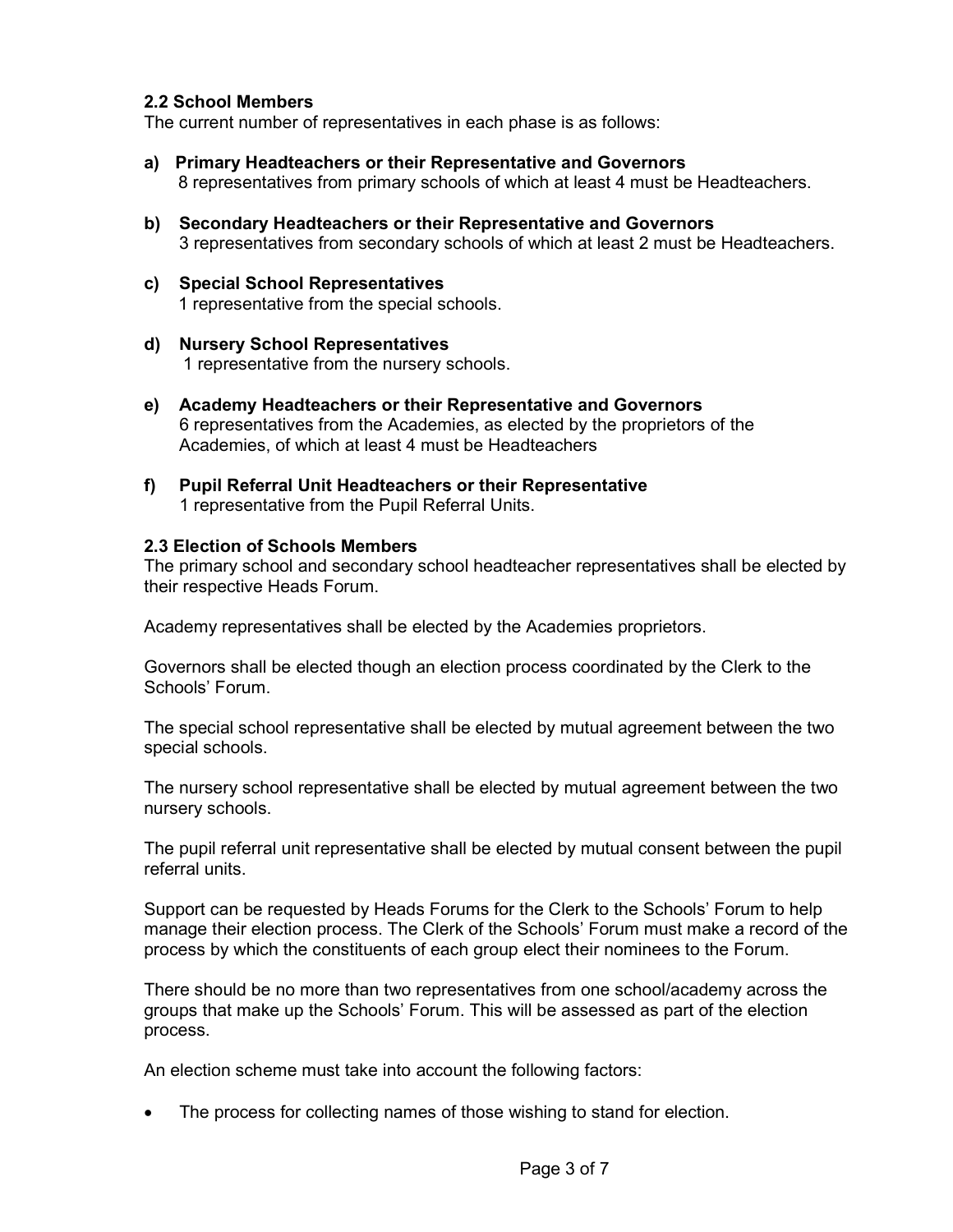- The timescale for notifying all constituents of the election and those standing.
- The arrangements for dispatching and receiving ballots.
- The arrangements for counting and publicising the results.
- Any arrangements for unusual circumstances, such as only one candidate standing in an election or where there is a tie between two or more candidates.
- Whether existing members can stand for re-election.

If an election does not take place by any date set by the Authority or any such election results in a tie between two or more candidates the Authority will appoint the schools member.

#### 2.4 Non-School Members

In addition to the 20 school members a representative of the following groups will have full voting rights within the Forum except for voting on the funding formulae where only the Early Years PVI Provider representative can vote:

- Roman Catholic Diocese
- Church of England Diocese
- Trade Union
- Early Years PVI Provider
- Non school Post 16

The representative will be elected by their group and the record of the appointment process will be held by the Clerk of the Schools' Forum.

#### 2.5 Substitute Members

Representative groups may nominate permanent substitutes who have sufficient experience and knowledge of schools funding to attend meetings.

and/or

A stand-in substitute who attends as a full voting member if a headteacher or permanent substitute is unavailable. Stand-in substitutes may attend some meetings as an observer to gain an insight into the work of the Forum.

The Clerk must be notified in writing 24 hours before the start of the meeting that a substitution will be required. Substitute members will have full voting rights when taking the place of the substantive member for whom they are the designated substitute.

#### 2.6 Participation of Observers

Observers shall be invited to attend Forum meetings. Observers may participate in the debate but will not have voting rights should any business of the Forum require a vote. The following groups shall be asked if they would like to nominate an observer (and a named substitute) to the Forum:

The Education and Skills Funding Agency (ESFA)

### 2.7 Council Officers and Elected Members

The following may attend and speak at Forum meetings in an advisory capacity only and will be invited to attend Forum meetings: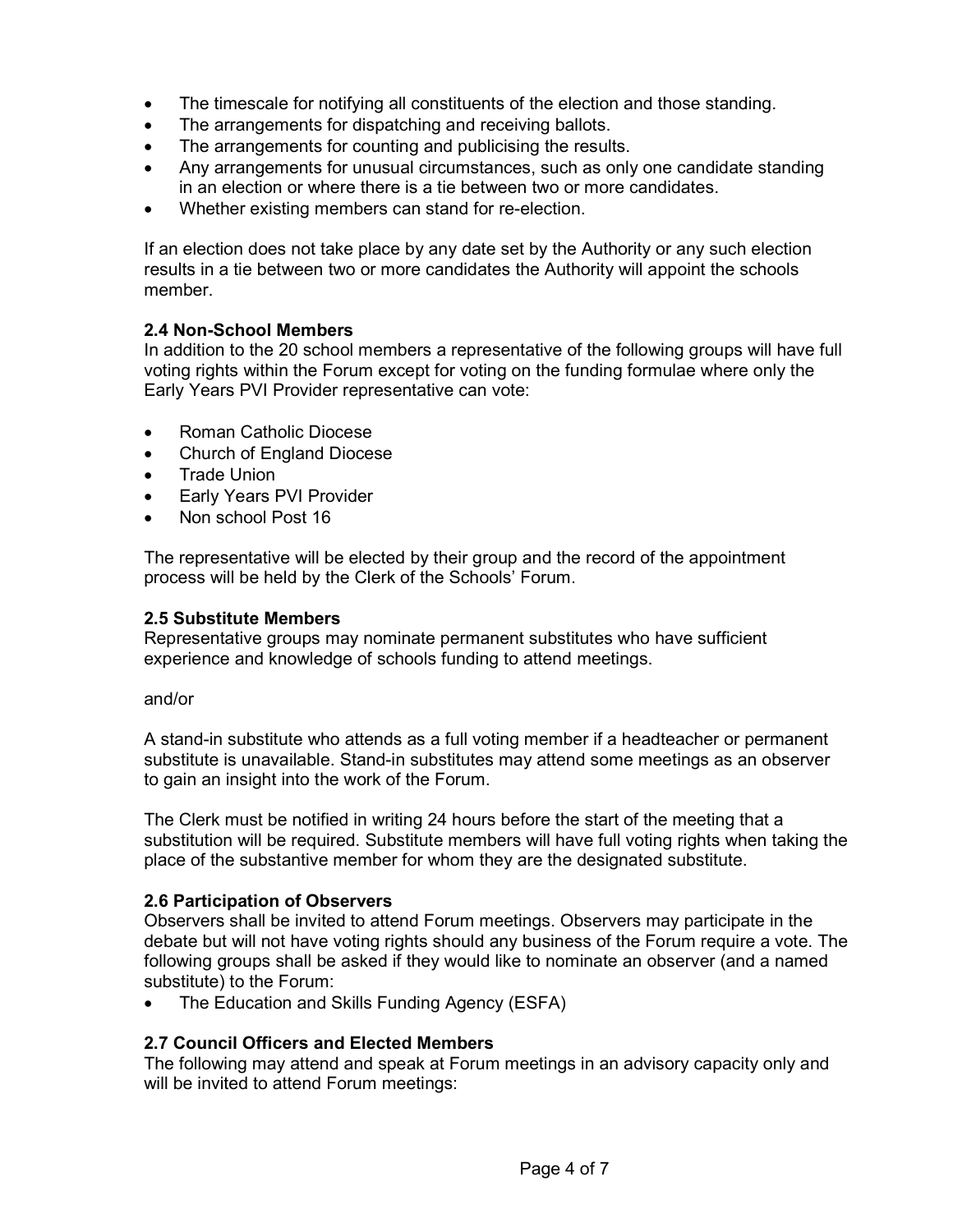- Executive Director ( People) or their representative
- Head of Finance or their representative
- Children & Young People Portfolio Holder
- Finance Portfolio Holder
- Clerk to the Schools' Forum

#### 2.8 Terms of Office

The term of office for members of the Forum is four years. The same members can be reappointed providing they are re-elected by the group that they represent. This also applies to any permanent substitutes. A Governor representative reaching the end of their term, can stand again for re-election through an election process run by the Schools' Forum Clerk.

As well as the term of office coming to an end, a schools member ceases to be a member of the Schools' Forum if he or she resigns from the Forum, giving at least one month's written notice, or no longer occupies the office which he or she was nominated to represent. An election should be held within the outgoing members electing group to nominate a successor. The Clerk will then inform the Forum members of the result of the election within one month.

#### 2.9 Failure to attend meetings

Where a member of the Schools' Forum fails throughout a period of six consecutive months from the date of their last attendance to attend a meeting of the Forum (or to organise for an appropriate substitute to attend on their behalf), then subject to certain exceptions, they will cease to be a member of the Schools' Forum unless the failure was due to some reason approved before the expiry of that period.

### C. OPERATING CONVENTIONS OF THE WEST BERKSHIRE SCHOOLS FORUM

#### 3.1 Ordinary Meetings

An ordinary meeting of the Forum shall be held, at a minimum, four times a year.

### 3.2 Administration of Meetings

Meetings of the Forum shall be convened by the Local Authority, who will arrange the clerking and recording of meetings. The cycle of annual meetings are based on the financial year. All the meeting dates for the next financial year are set by the end of March every year.

Items for consideration by the Forum shall be submitted to the Clerk no later than 10 working days prior to the meeting. The agenda and working papers should be circulated a week in advance of the meeting date. Every effort should be made to circulate minutes to Forum members within 10 working days of the meeting.

#### 3.3 The Chair and Vice Chair

The Chair and Vice-Chair shall be elected from within the membership of the Schools Forum (but may not be either an elected member or an officer of the local authority).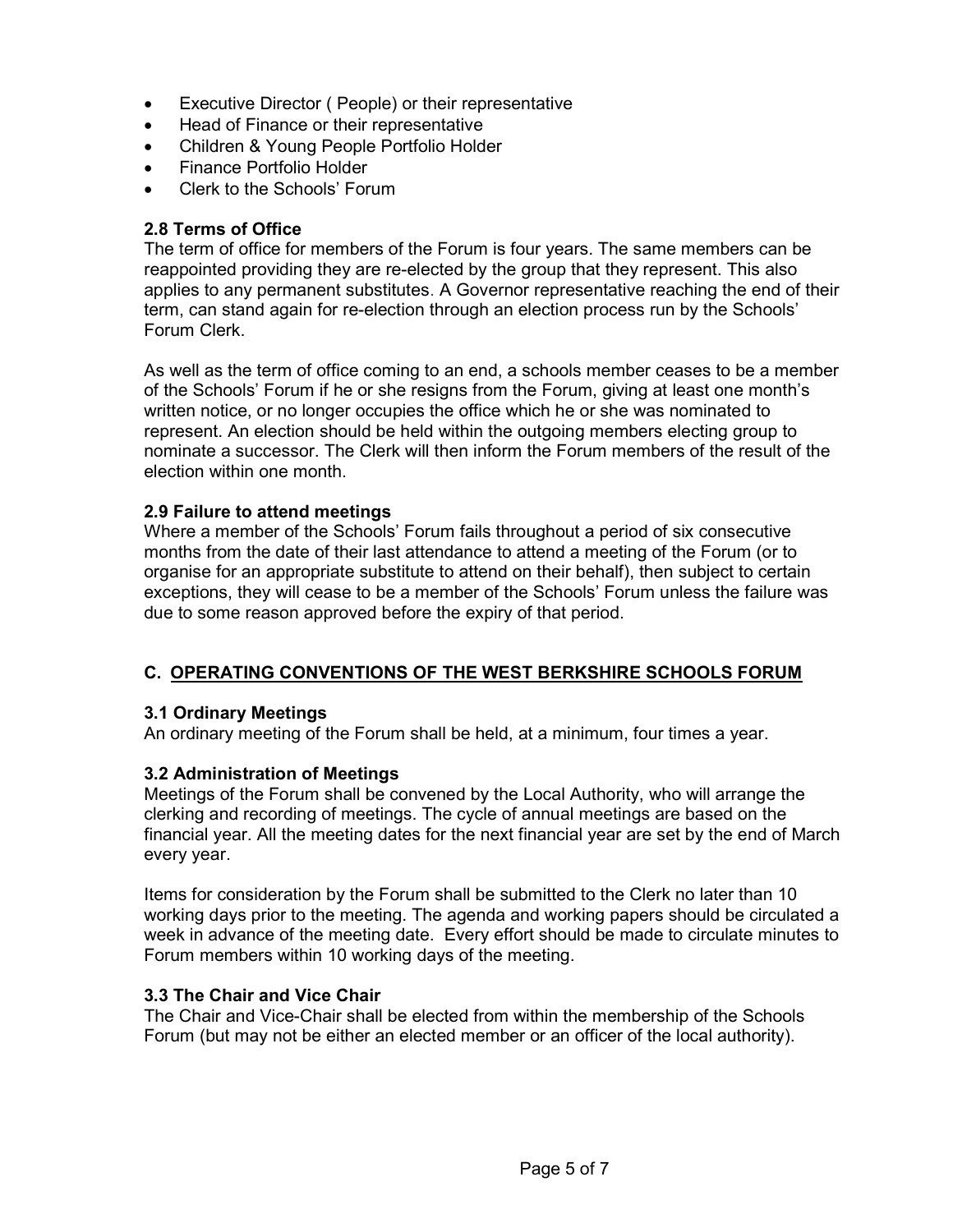### 3.4 Quorum

The Forum shall be quorate if at least 40% of the total membership is present (this excludes observers and vacancies). If the Forum is not quorate the meeting can proceed and the members present can give advice to the local authority, but the authority is not obliged to take that advice into consideration. Decisions on the schools budgets may not be taken unless 40% of the school members (Headteachers and Governors) are present.

### 3.5 Voting

Each member shall only have one vote. Voting shall be by show of hands. If there are equal numbers of votes for and against, the Chair will have a second or casting vote. There will be no restriction on how the Chair chooses to exercise a casting vote. When the vote is on the schools funding formula only the schools members and the Early Years Representative are eligible to vote.

### 3.6 Sub-Committees and Working Groups

The Forum may have sub-committees or working groups. The Forum shall receive reports from the sub-committees or working groups to approve formally.

### 3.7 Declaration of Interest

Any member of the Forum who has an interest in any proposal beyond the generality of the group that they represent or in which they might have a personal or prejudicial interest shall declare the interest at the beginning of the relevant item. The member can explain any issues to the meeting and then must leave the meeting until the item has finished. The member cannot vote on that item.

Where it is clear that a decision in which a member has an interest is likely to arise at a particular meeting, the meeting concerned may invite a substitute member (with no interest to declare) in accordance with the Constitution to attend the meeting in their place. Elected members are subject to the governance of the Council's Code of Conduct.

# 3.8 Status of Reports

All report authors will be responsible for informing the clerk in advance of the status of reports to be included in the agenda i.e. confidential or non-confidential.

### 3.9 Expenses

The Local Authority shall maintain a budget for the reimbursement of all reasonable expenses relating to the operation of the Forum and charge these expenses to the Schools Budget. The Local Authority shall reimburse expenses of members of the Forum when members submit appropriate claims, in connection with attendance at the meetings. Supply cover should only be claimed when it has been necessary to employ a supply cover teacher to enable the Headteacher to attend the Forum.

### 3.10 Interpretation of the Constitution

The Chair or person presiding at the meeting shall be the final arbiter regarding the interpretation of the Forum's Constitution. The Constitution shall be interpreted in conjunction with the relevant provisions contained in the legislation relating to the Forum's proceedings. The requirements of legislation will prevail in the event of there being any inconsistency between the legislation and the Constitution.

### 3.11 Amendment of the Constitution

With the exception of matters subject to legislative provision or approval by the authority, the Forum may vary its Constitution by a simple majority vote by the members provided